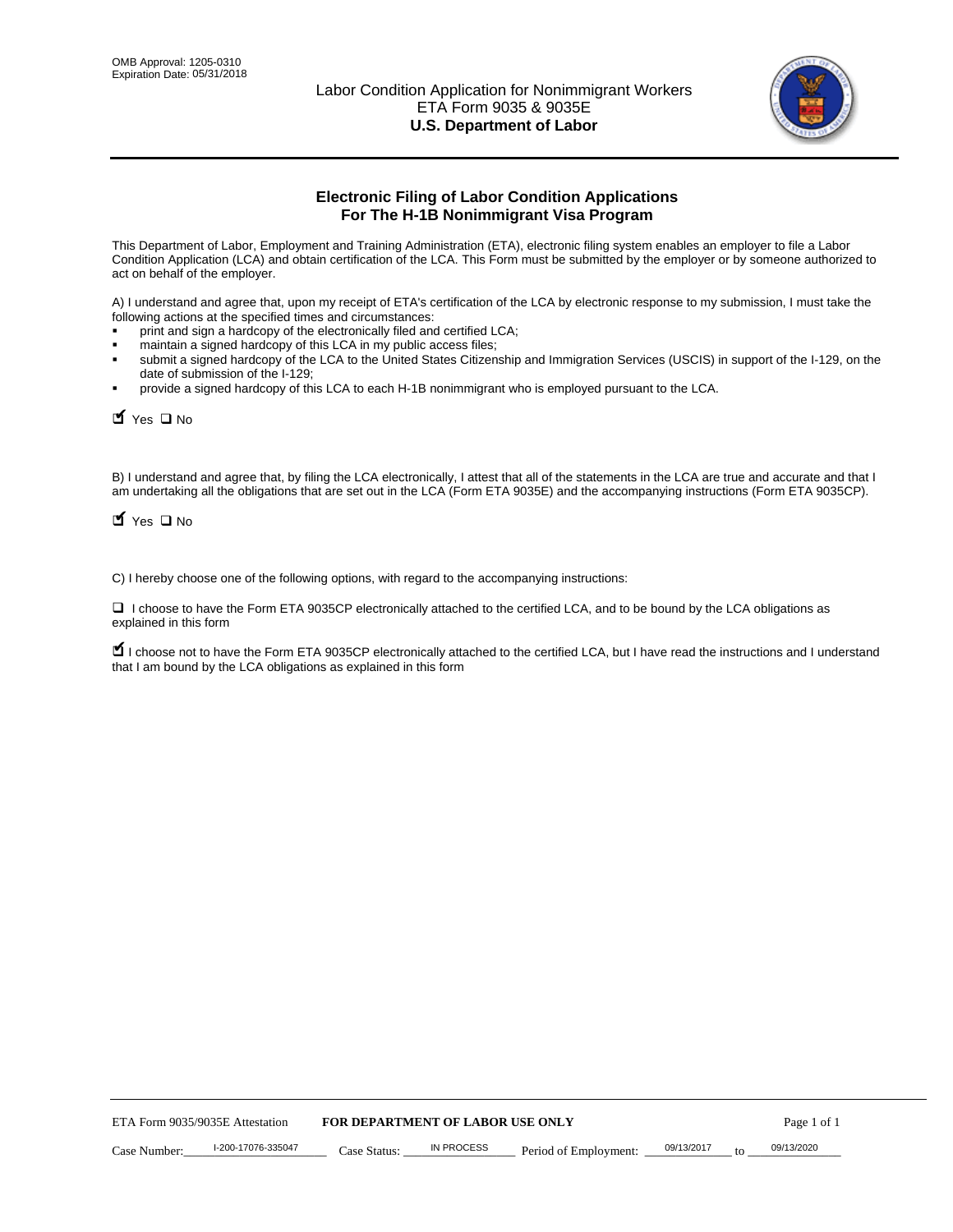# Labor Condition Application for Nonimmigrant Workers ETA Form 9035 & 9035E **U.S. Department of Labor**



*Please read and review the filing instructions carefully before completing the ETA Form 9035 or 9035E. A copy of the instructions can be found at http://www.foreignlaborcert.doleta.gov/. In accordance with Federal Regulations at 20 CFR 655.730(b), incomplete or obviously inaccurate Labor Condition Applications (LCAs) will not be certified by the Department of Labor. If the employer has received permission from the Administrator of the Office of Foreign Labor Certification to submit this form non-electronically, ALL required fields/items containing an asterisk ( \* ) must be completed as well as any fields/items where a response is conditional as indicated by the section ( § ) symbol.* 

# **A. Employment-Based Nonimmigrant Visa Information**

1. Indicate the type of visa classification supported by this application *(Write classification symbol)*: \*

#### **B. Temporary Need Information**

| 1. Indicate the type of visa classification supported by this application (Write classification symbol): *                                                              |                                                                        |                                      |                                              | $H-1B$                         |
|-------------------------------------------------------------------------------------------------------------------------------------------------------------------------|------------------------------------------------------------------------|--------------------------------------|----------------------------------------------|--------------------------------|
| <b>B. Temporary Need Information</b>                                                                                                                                    |                                                                        |                                      |                                              |                                |
| 1. Job Title *<br>PROGRAMMER/ANALYST                                                                                                                                    |                                                                        |                                      |                                              |                                |
| 2. SOC (ONET/OES) code *                                                                                                                                                | 3. SOC (ONET/OES) occupation title *                                   |                                      |                                              |                                |
| 15-1131<br><b>COMPUTER PROGRAMMERS</b>                                                                                                                                  |                                                                        |                                      |                                              |                                |
| 4. Is this a full-time position? *                                                                                                                                      |                                                                        |                                      | <b>Period of Intended Employment</b>         |                                |
| $\blacksquare$ Yes<br>$\square$ No                                                                                                                                      | 5. Begin Date *<br>09/13/2017<br>(mm/dd/yyyy)                          |                                      | 6. End Date *<br>(mm/dd/yyyy)                | 09/13/2020                     |
| 7. Worker positions needed/basis for the visa classification supported by this application                                                                              |                                                                        |                                      |                                              |                                |
| Total Worker Positions Being Requested for Certification *<br>1                                                                                                         |                                                                        |                                      |                                              |                                |
| Basis for the visa classification supported by this application<br>(indicate the total workers in each applicable category based on the total workers identified above) |                                                                        |                                      |                                              |                                |
| 0<br>a. New employment *                                                                                                                                                |                                                                        | 0                                    |                                              | d. New concurrent employment * |
| b. Continuation of previously approved employment *<br>without change with the same employer                                                                            | 0                                                                      | e. Change in employer *              |                                              |                                |
| 0<br>c. Change in previously approved employment *                                                                                                                      |                                                                        | 0                                    | f. Amended petition *                        |                                |
| C. Employer Information                                                                                                                                                 |                                                                        |                                      |                                              |                                |
| 1. Legal business name *<br>MARLABS, INC.                                                                                                                               |                                                                        |                                      |                                              |                                |
| 2. Trade name/Doing Business As (DBA), if applicable                                                                                                                    | <b>NA</b>                                                              |                                      |                                              |                                |
| 3. Address 1 *<br>1 CORPORATE PLACE SOUTH FL3                                                                                                                           |                                                                        |                                      |                                              |                                |
| 4. Address 2<br>NA.                                                                                                                                                     |                                                                        |                                      |                                              |                                |
| 5. City *<br><b>PISCATAWAY</b>                                                                                                                                          |                                                                        | $\overline{6. \text{ State}}^*_{NJ}$ |                                              | 7. Postal code *<br>08854      |
| 8. Country *<br>UNITED STATES OF AMERICA                                                                                                                                |                                                                        | 9. Province<br><b>NA</b>             |                                              |                                |
| 10. Telephone number * 7326941000                                                                                                                                       |                                                                        | 11. Extension $N/A$                  |                                              |                                |
| 12. Federal Employer Identification Number (FEIN from IRS) *<br>541816287                                                                                               |                                                                        | 541511                               | 13. NAICS code (must be at least 4-digits) * |                                |
| ETA Form 9035/9035E<br>I-200-17076-335047<br>Case Number:                                                                                                               | <b>FOR DEPARTMENT OF LABOR USE ONLY</b><br>IN PROCESS<br>$Case$ Statue | Period of Employment:                | 09/13/2017                                   | Page 1 of 5<br>09/13/2020      |

# **C. Employer Information**

| 1. Legal business name *<br>MARLABS, INC.                    |                                              |                           |
|--------------------------------------------------------------|----------------------------------------------|---------------------------|
| 2. Trade name/Doing Business As (DBA), if applicable NA      |                                              |                           |
| 3. Address 1 *<br>1 CORPORATE PLACE SOUTH FL3                |                                              |                           |
| 4. Address 2<br><b>NA</b>                                    |                                              |                           |
| 5. City *<br><b>PISCATAWAY</b>                               | 6. State *<br><b>NJ</b>                      | 7. Postal code *<br>08854 |
| 8. Country *                                                 | 9. Province                                  |                           |
| UNITED STATES OF AMERICA                                     | NA.                                          |                           |
| 10. Telephone number *<br>7326941000                         | 11. Extension<br>N/A                         |                           |
| 12. Federal Employer Identification Number (FEIN from IRS) * | 13. NAICS code (must be at least 4-digits) * |                           |
| 541816287                                                    | 541511                                       |                           |

# ETA Form 9035/9035E **FOR DEPARTMENT OF LABOR USE ONLY** Page 1 of 5<br>Case Number: 1-200-17076-335047 Case Status: IN PROCESS Period of Employment: 09/13/2017 to 09/13/2020

Case Number: 1-200-17076-335047 Case Status: IN PROCESS Period of Employment: 09/13/2017 to 09/13/2020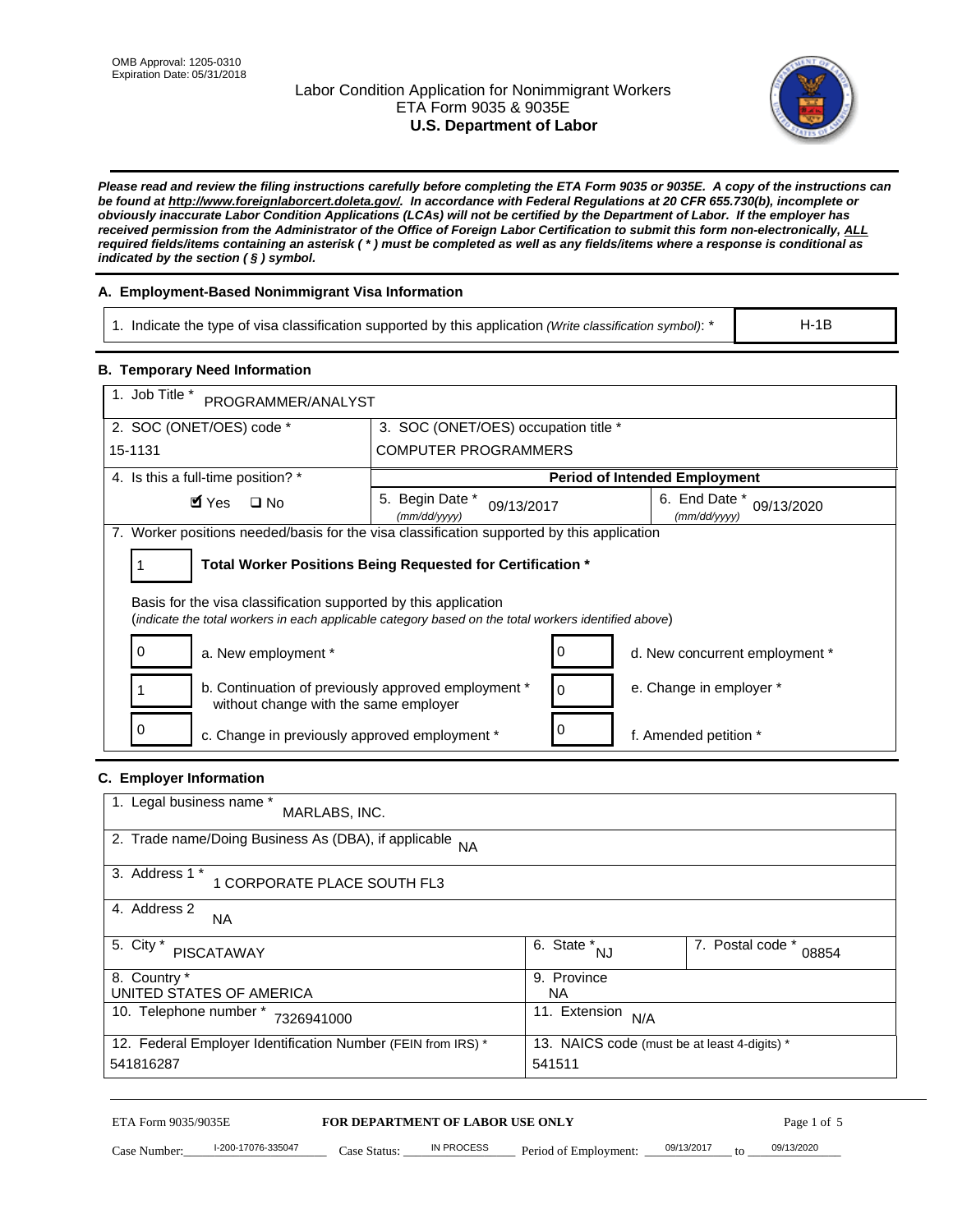

# **D. Employer Point of Contact Information**

**Important Note**: The information contained in this Section must be that of an employee of the employer who is authorized to act on behalf of the employer in labor certification matters. The information in this Section must be different from the agent or attorney information listed in Section E, unless the attorney is an employee of the employer.

| 1. Contact's last (family) name *                  | 2. First (given) name * |                                | 3. Middle name(s) *       |  |
|----------------------------------------------------|-------------------------|--------------------------------|---------------------------|--|
| <b>VIDYADHARAN</b>                                 | <b>SANJAY</b>           |                                | <b>NA</b>                 |  |
| 4. Contact's job title *<br><b>GENERAL COUNSEL</b> |                         |                                |                           |  |
| 5. Address 1 *<br>ONE CORPORATE PLACE SOUTH FL3    |                         |                                |                           |  |
| 6. Address 2<br>N/A                                |                         |                                |                           |  |
| 7. City $*$<br>PISCATAWAY                          |                         | $\overline{8}$ . State *<br>NJ | 9. Postal code *<br>08854 |  |
| 10. Country *<br>UNITED STATES OF AMERICA          |                         | 11. Province<br><b>NA</b>      |                           |  |
| Extension<br>12. Telephone number *<br>13.         |                         | 14. E-Mail address             |                           |  |
| 4326941000<br>1600                                 |                         | SANJAY@MARLABS.COM             |                           |  |

# **E. Attorney or Agent Information (If applicable)**

| VIDYADHARAN                                                                                                                                         | SANJAY                           |                                           |                                          | <b>NA</b>                    |                                                      |             |
|-----------------------------------------------------------------------------------------------------------------------------------------------------|----------------------------------|-------------------------------------------|------------------------------------------|------------------------------|------------------------------------------------------|-------------|
| 4. Contact's job title * GENERAL COUNSEL                                                                                                            |                                  |                                           |                                          |                              |                                                      |             |
| 5. Address 1 * ONE CORPORATE PLACE SOUTH FL3                                                                                                        |                                  |                                           |                                          |                              |                                                      |             |
| 6. Address 2<br>N/A                                                                                                                                 |                                  |                                           |                                          |                              |                                                      |             |
| 7. City * PISCATAWAY                                                                                                                                |                                  | $\overline{\phantom{a}}$ 8. State $^*$ NJ |                                          | 9. Postal code *             | 08854                                                |             |
| 10. Country *<br>UNITED STATES OF AMERICA                                                                                                           |                                  | 11. Province<br>NA                        |                                          |                              |                                                      |             |
| 12. Telephone number *<br>4326941000                                                                                                                | 13. Extension<br>1600            |                                           | 14. E-Mail address<br>SANJAY@MARLABS.COM |                              |                                                      |             |
| E. Attorney or Agent Information (If applicable)                                                                                                    |                                  |                                           |                                          |                              |                                                      |             |
| 1. Is the employer represented by an attorney or agent in the filing of this application? *<br>If "Yes", complete the remainder of Section E below. |                                  |                                           |                                          |                              | $\Box$ Yes                                           | <b>M</b> No |
| 2. Attorney or Agent's last (family) name §                                                                                                         | 3. First (given) name §          |                                           |                                          |                              | 4. Middle name(s) $\sqrt{s}$                         |             |
| N/A                                                                                                                                                 | N/A                              |                                           |                                          | N/A                          |                                                      |             |
| 5. Address 1 $\frac{1}{9}$ N/A                                                                                                                      |                                  |                                           |                                          |                              |                                                      |             |
| 6. Address 2<br>N/A                                                                                                                                 |                                  |                                           |                                          |                              |                                                      |             |
| 7. City §<br>N/A                                                                                                                                    |                                  | 8. State §<br>N/A                         |                                          | N/A                          | 9. Postal code §                                     |             |
| 10. Country §<br>N/A                                                                                                                                |                                  | 11. Province<br>N/A                       |                                          |                              |                                                      |             |
| 12. Telephone number §                                                                                                                              | 13. Extension                    | 14. E-Mail address                        |                                          |                              |                                                      |             |
| N/A                                                                                                                                                 | N/A                              | N/A                                       |                                          |                              |                                                      |             |
| 15. Law firm/Business name §                                                                                                                        |                                  |                                           |                                          | 16. Law firm/Business FEIN § |                                                      |             |
| N/A                                                                                                                                                 |                                  |                                           | N/A                                      |                              |                                                      |             |
| 17. State Bar number (only if attorney) §                                                                                                           |                                  |                                           | standing (only if attorney) §            |                              | 18. State of highest court where attorney is in good |             |
| N/A                                                                                                                                                 |                                  | N/A                                       |                                          |                              |                                                      |             |
| 19. Name of the highest court where attorney is in good standing (only if attorney) §                                                               |                                  |                                           |                                          |                              |                                                      |             |
| N/A                                                                                                                                                 |                                  |                                           |                                          |                              |                                                      |             |
|                                                                                                                                                     |                                  |                                           |                                          |                              |                                                      |             |
|                                                                                                                                                     |                                  |                                           |                                          |                              |                                                      |             |
|                                                                                                                                                     |                                  |                                           |                                          |                              |                                                      |             |
|                                                                                                                                                     |                                  |                                           |                                          |                              |                                                      |             |
|                                                                                                                                                     |                                  |                                           |                                          |                              |                                                      |             |
|                                                                                                                                                     |                                  |                                           |                                          |                              |                                                      |             |
|                                                                                                                                                     |                                  |                                           |                                          |                              |                                                      |             |
| ETA Form 9035/9035E                                                                                                                                 | FOR DEPARTMENT OF LABOR USE ONLY |                                           |                                          |                              | Page 2 of 5                                          |             |
| I-200-17076-335047                                                                                                                                  | IN PROCESS                       |                                           |                                          | 09/13/2017                   | 09/13/2020                                           |             |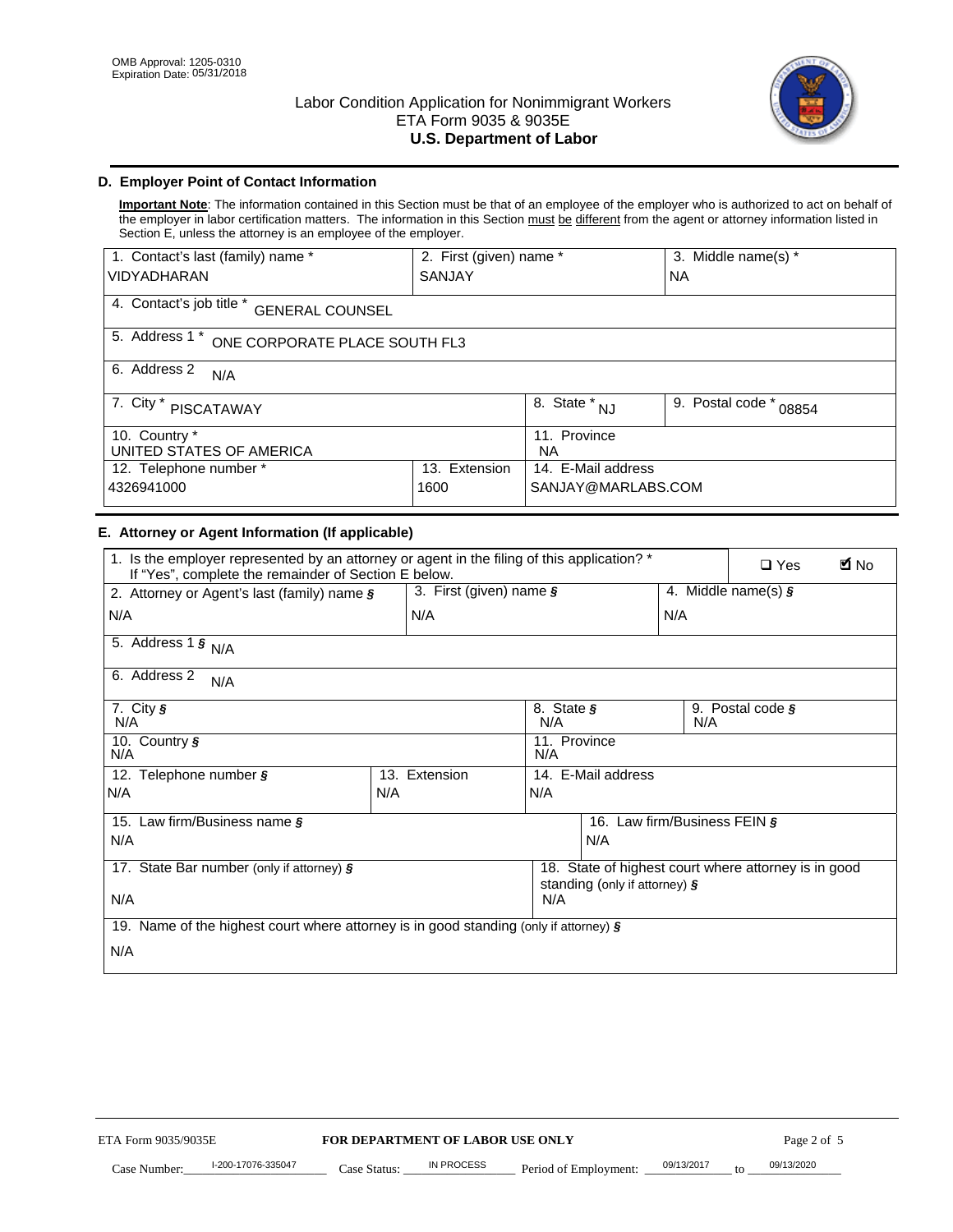**F. Rate of Pay** 

# Labor Condition Application for Nonimmigrant Workers ETA Form 9035 & 9035E **U.S. Department of Labor**



| <b>r.</b> Rate of Pay        |                                                                  |
|------------------------------|------------------------------------------------------------------|
| 1. Wage Rate (Required)      | 2. Per: (Choose only one) *                                      |
| 74300.00<br>From: $$$<br>$*$ |                                                                  |
| N/A<br>To: S                 | $\blacksquare$ Year<br>□ Week □ Bi-Weekly □ Month<br>$\Box$ Hour |
|                              |                                                                  |

## **G. Employment and Prevailing Wage Information**

#### *a. Place of Employment 1*

| From: \$                                                                                                                                                                                                                                                                                                                                                                                                                                                                                                                                                                                                                                                                                                                                                                                                                                  | 74300.00<br>$\ast$<br>To: $\S$<br>N/A                                                                                                                                                                                                                                                                                                                                                                                                                                                                                                                                                                                                                                                                                                | $\Box$ Hour                                                | $\Box$ Week $\Box$ Bi-Weekly                               | $\blacksquare$ Year<br>$\Box$ Month |  |
|-------------------------------------------------------------------------------------------------------------------------------------------------------------------------------------------------------------------------------------------------------------------------------------------------------------------------------------------------------------------------------------------------------------------------------------------------------------------------------------------------------------------------------------------------------------------------------------------------------------------------------------------------------------------------------------------------------------------------------------------------------------------------------------------------------------------------------------------|--------------------------------------------------------------------------------------------------------------------------------------------------------------------------------------------------------------------------------------------------------------------------------------------------------------------------------------------------------------------------------------------------------------------------------------------------------------------------------------------------------------------------------------------------------------------------------------------------------------------------------------------------------------------------------------------------------------------------------------|------------------------------------------------------------|------------------------------------------------------------|-------------------------------------|--|
| G. Employment and Prevailing Wage Information<br>Important Note: It is important for the employer to define the place of intended employment with as much geographic specificity as possible<br>The place of employment address listed below must be a physical location and cannot be a P.O. Box. The employer may use this section<br>to identify up to three (3) physical locations and corresponding prevailing wages covering each location where work will be performed and<br>the electronic system will accept up to 3 physical locations and prevailing wage information. If the employer has received approval from the<br>Department of Labor to submit this form non-electronically and the work is expected to be performed in more than one location, an<br>attachment must be submitted in order to complete this section. |                                                                                                                                                                                                                                                                                                                                                                                                                                                                                                                                                                                                                                                                                                                                      |                                                            |                                                            |                                     |  |
| a. Place of Employment 1<br>1. Address 1 *<br>7152 WINDSOR BLVD                                                                                                                                                                                                                                                                                                                                                                                                                                                                                                                                                                                                                                                                                                                                                                           |                                                                                                                                                                                                                                                                                                                                                                                                                                                                                                                                                                                                                                                                                                                                      |                                                            |                                                            |                                     |  |
| 2. Address 2<br>3. City $*$<br><b>BALTIMORE</b><br>5. State/District/Territory *                                                                                                                                                                                                                                                                                                                                                                                                                                                                                                                                                                                                                                                                                                                                                          |                                                                                                                                                                                                                                                                                                                                                                                                                                                                                                                                                                                                                                                                                                                                      |                                                            | 4. County *<br><b>BALTIMORE COUNTY</b><br>6. Postal code * |                                     |  |
| MD                                                                                                                                                                                                                                                                                                                                                                                                                                                                                                                                                                                                                                                                                                                                                                                                                                        | Prevailing Wage Information (corresponding to the place of employment location listed above)                                                                                                                                                                                                                                                                                                                                                                                                                                                                                                                                                                                                                                         |                                                            | 21244                                                      |                                     |  |
| 7. Agency which issued prevailing wage §<br>N/A                                                                                                                                                                                                                                                                                                                                                                                                                                                                                                                                                                                                                                                                                                                                                                                           |                                                                                                                                                                                                                                                                                                                                                                                                                                                                                                                                                                                                                                                                                                                                      | N/A                                                        | 7a. Prevailing wage tracking number (if applicable) §      |                                     |  |
| 8. Wage level *<br>$\Box$                                                                                                                                                                                                                                                                                                                                                                                                                                                                                                                                                                                                                                                                                                                                                                                                                 | <b>M</b><br>$\Box$<br>III                                                                                                                                                                                                                                                                                                                                                                                                                                                                                                                                                                                                                                                                                                            | $\Box$ IV<br>$\Box$ N/A                                    |                                                            |                                     |  |
| 9. Prevailing wage *<br>S                                                                                                                                                                                                                                                                                                                                                                                                                                                                                                                                                                                                                                                                                                                                                                                                                 | 74277.00                                                                                                                                                                                                                                                                                                                                                                                                                                                                                                                                                                                                                                                                                                                             | 10. Per: (Choose only one) *<br>$\Box$ Hour<br>$\Box$ Week | □ Bi-Weekly                                                | ■ Year<br>$\Box$ Month              |  |
| 11. Prevailing wage source (Choose only one) *                                                                                                                                                                                                                                                                                                                                                                                                                                                                                                                                                                                                                                                                                                                                                                                            | <b>¤</b> OES<br><b>CBA</b><br>$\Box$                                                                                                                                                                                                                                                                                                                                                                                                                                                                                                                                                                                                                                                                                                 | □ SCA<br>DBA<br>$\Box$                                     | □                                                          | Other                               |  |
| 11a. Year source published *                                                                                                                                                                                                                                                                                                                                                                                                                                                                                                                                                                                                                                                                                                                                                                                                              | 11b. If "OES", and SWA/NPC did not issue prevailing wage OR "Other" in question 11,<br>specify source $\boldsymbol{\S}$                                                                                                                                                                                                                                                                                                                                                                                                                                                                                                                                                                                                              |                                                            |                                                            |                                     |  |
| 2016                                                                                                                                                                                                                                                                                                                                                                                                                                                                                                                                                                                                                                                                                                                                                                                                                                      | OFLC ONLINE DATA CENTER                                                                                                                                                                                                                                                                                                                                                                                                                                                                                                                                                                                                                                                                                                              |                                                            |                                                            |                                     |  |
| H. Employer Labor Condition Statements                                                                                                                                                                                                                                                                                                                                                                                                                                                                                                                                                                                                                                                                                                                                                                                                    |                                                                                                                                                                                                                                                                                                                                                                                                                                                                                                                                                                                                                                                                                                                                      |                                                            |                                                            |                                     |  |
| <b>Important Note:</b> In order for your application to be processed, you MUST read Section H of the Labor Condition Application - General<br>Instructions Form ETA 9035CP under the heading "Employer Labor Condition Statements" and agree to all four (4) labor condition statements<br>summarized below:<br>(1)<br>(2)<br>workers similarly employed.<br>(3)<br>employment.<br>(4)<br>1. <i>I have read and agree to</i> Labor Condition Statements 1, 2, 3, and 4 above and as fully explained in Section H<br>of the Labor Condition Application - General Instructions - Form ETA 9035CP. *                                                                                                                                                                                                                                        | Wages: Pay nonimmigrants at least the local prevailing wage or the employer's actual wage, whichever is higher, and pay for non-<br>productive time. Offer nonimmigrants benefits on the same basis as offered to U.S. workers.<br><b>Working Conditions:</b> Provide working conditions for nonimmigrants which will not adversely affect the working conditions of<br>Strike, Lockout, or Work Stoppage: There is no strike, lockout, or work stoppage in the named occupation at the place of<br>Notice: Notice to union or to workers has been or will be provided in the named occupation at the place of employment. A copy of<br>this form will be provided to each nonimmigrant worker employed pursuant to the application. |                                                            |                                                            | <b>Ø</b> Yes<br>$\square$ No        |  |
| ETA Form 9035/9035E                                                                                                                                                                                                                                                                                                                                                                                                                                                                                                                                                                                                                                                                                                                                                                                                                       | <b>FOR DEPARTMENT OF LABOR USE ONLY</b>                                                                                                                                                                                                                                                                                                                                                                                                                                                                                                                                                                                                                                                                                              |                                                            |                                                            | Page 3 of 5                         |  |
| I-200-17076-335047<br>Case Number:                                                                                                                                                                                                                                                                                                                                                                                                                                                                                                                                                                                                                                                                                                                                                                                                        | IN PROCESS<br>Case Status: .                                                                                                                                                                                                                                                                                                                                                                                                                                                                                                                                                                                                                                                                                                         | Period of Employment:                                      | 09/13/2017                                                 | 09/13/2020                          |  |

#### **H. Employer Labor Condition Statements**

- (1) **Wages:** Pay nonimmigrants at least the local prevailing wage or the employer's actual wage, whichever is higher, and pay for nonproductive time. Offer nonimmigrants benefits on the same basis as offered to U.S. workers.
- (2) **Working Conditions:** Provide working conditions for nonimmigrants which will not adversely affect the working conditions of workers similarly employed.
- (3) **Strike, Lockout, or Work Stoppage:** There is no strike, lockout, or work stoppage in the named occupation at the place of employment.
- (4) **Notice:** Notice to union or to workers has been or will be provided in the named occupation at the place of employment. A copy of this form will be provided to each nonimmigrant worker employed pursuant to the application.

| 1. I have read and agree to Labor Condition Statements 1, 2, 3, and 4 above and as fully explained in Section H | $\blacksquare$ Yes $\square$ No |  |
|-----------------------------------------------------------------------------------------------------------------|---------------------------------|--|
| of the Labor Condition Application – General Instructions – Form ETA 9035CP. *                                  |                                 |  |

| ETA Form 9035/9035E |                    | <b>FOR DEPARTMENT OF LABOR USE ONLY</b> |            |                                      | Page 3 of 5 |                 |            |
|---------------------|--------------------|-----------------------------------------|------------|--------------------------------------|-------------|-----------------|------------|
| Case Number:        | l-200-17076-335047 | Case Status:                            | IN PROCESS | Period of Employment: ____09/13/2017 |             | $\overline{10}$ | 09/13/2020 |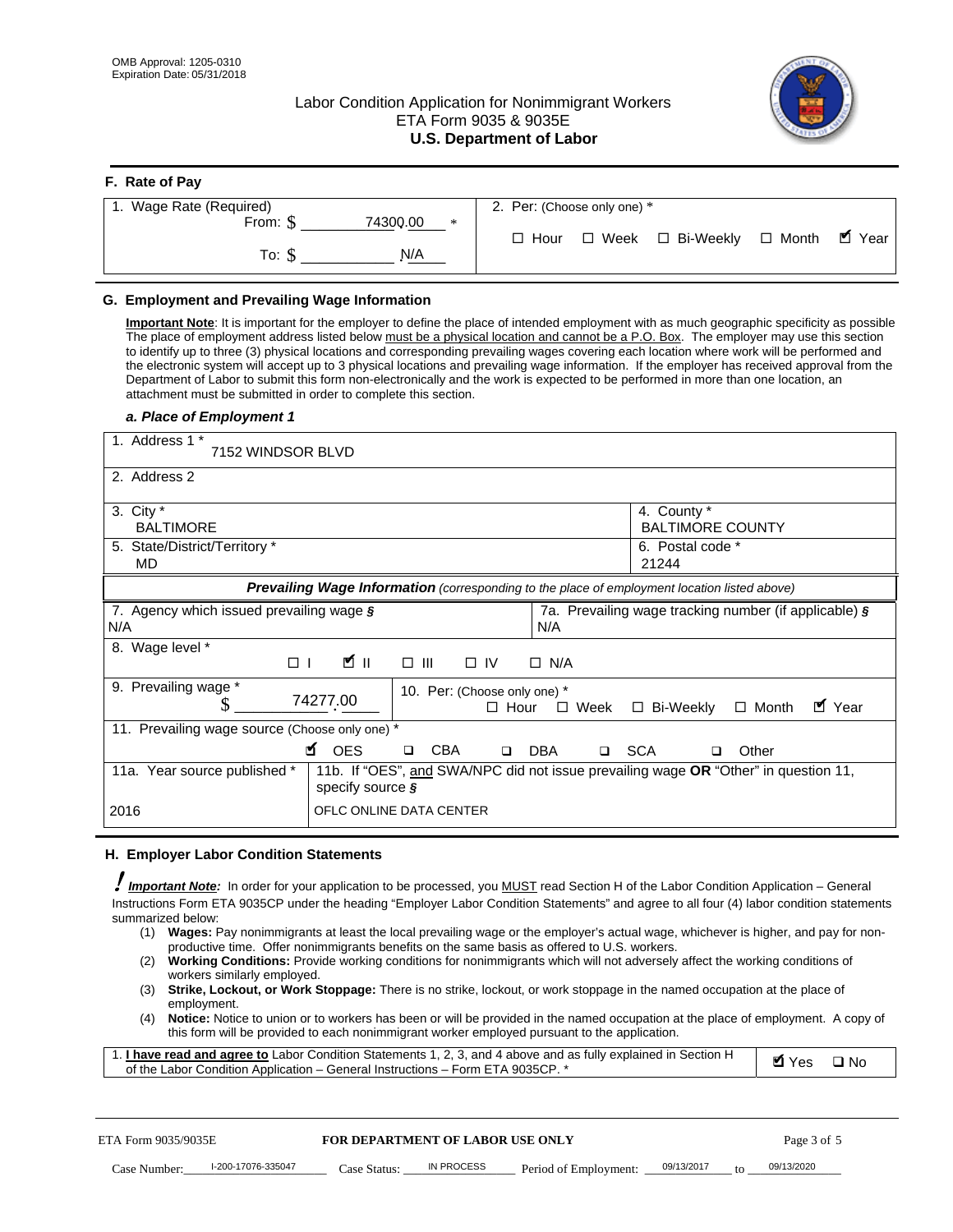

#### **I. Additional Employer Labor Condition Statements – H-1B Employers ONLY**

!**Important Note***:* In order for your H-1B application to be processed, you MUST read Section I – Subsection 1 of the Labor Condition Application – General Instructions Form ETA 9035CP under the heading "Additional Employer Labor Condition Statements" and answer the questions below.

#### *a. Subsection 1*

| 1. Is the employer H-1B dependent? $\S$                                                                                                                                                                                                 | Myes                                          | $\Box$ No              |  |
|-----------------------------------------------------------------------------------------------------------------------------------------------------------------------------------------------------------------------------------------|-----------------------------------------------|------------------------|--|
| 2. Is the employer a willful violator? $\frac{1}{2}$                                                                                                                                                                                    | $\Box$ Yes                                    | <b>M</b> <sub>No</sub> |  |
| 3. If "Yes" is marked in questions 1.1 and/or 1.2, you must answer "Yes" or "No" regarding whether the<br>employer will use this application ONLY to support H-1B petitions or extensions of status for exempt H-1B<br>nonimmigrants? § | $\blacksquare$ Yes $\square$ No $\square$ N/A |                        |  |

**If you marked "Yes" to questions I.1 and/or I.2 and "No" to question I.3, you MUST read Section I – Subsection 2 of the Labor Condition Application – General Instructions Form ETA 9035CP under the heading "Additional Employer Labor Condition Statements" and indicate your agreement to all three (3) additional statements summarized below.** 

#### *b. Subsection 2*

- A. **Displacement:** Non-displacement of the U.S. workers in the employer's workforce
- B. **Secondary Displacement:** Non-displacement of U.S. workers in another employer's workforce; and
- C. **Recruitment and Hiring:** Recruitment of U.S. workers and hiring of U.S. workers applicant(s) who are equally or better qualified than the H-1B nonimmigrant(s).

| 4. I have read and agree to Additional Employer Labor Condition Statements A, B, and C above and as fully                  |      |
|----------------------------------------------------------------------------------------------------------------------------|------|
| explained in Section I – Subsections 1 and 2 of the Labor Condition Application – General Instructions Form ETA $\Box$ Yes | ∩ Nח |
| 9035CP. $\delta$                                                                                                           |      |

# **J. Public Disclosure Information**

!**Important Note***:* You must select from the options listed in this Section.

| Public disclosure information will be kept at: * | Employer's principal place of business<br>$\Box$ Place of employment |
|--------------------------------------------------|----------------------------------------------------------------------|
|--------------------------------------------------|----------------------------------------------------------------------|

#### **K. Declaration of Employer**

*By signing this form, I, on behalf of the employer, attest that the information and labor condition statements provided are true and accurate;*  that I have read sections H and I of the Labor Condition Application – General Instructions Form ETA 9035CP, and that I agree to comply with *the Labor Condition Statements as set forth in the Labor Condition Application – General Instructions Form ETA 9035CP and with the Department of Labor regulations (20 CFR part 655, Subparts H and I). I agree to make this application, supporting documentation, and other records available to officials of the Department of Labor upon request during any investigation under the Immigration and Nationality Act. Making fraudulent representations on this Form can lead to civil or criminal action under 18 U.S.C. 1001, 18 U.S.C. 1546, or other provisions of law.* 

| 1. Last (family) name of hiring or designated official * | 2. First (given) name of hiring or designated official * |                                       | 3. Middle initial * |
|----------------------------------------------------------|----------------------------------------------------------|---------------------------------------|---------------------|
| <b>VIDYADHARAN</b>                                       | <b>SANJAY</b>                                            |                                       | <b>NA</b>           |
| 4. Hiring or designated official title *                 |                                                          |                                       |                     |
| <b>GENERAL COUNSEL</b>                                   |                                                          |                                       |                     |
| 5. Signature *                                           |                                                          | 6. Date signed *                      |                     |
|                                                          |                                                          |                                       |                     |
|                                                          |                                                          |                                       |                     |
|                                                          |                                                          |                                       |                     |
|                                                          |                                                          |                                       |                     |
|                                                          |                                                          |                                       |                     |
| FOR DEPARTMENT OF LABOR USE ONLY<br>ETA Form 9035/9035E  |                                                          |                                       | Page 4 of 5         |
| I-200-17076-335047<br>Case Number<br>Case Status:        | IN PROCESS<br>Period of Employment:                      | 09/13/2017<br>$\mathbf{f} \mathbf{O}$ | 09/13/2020          |